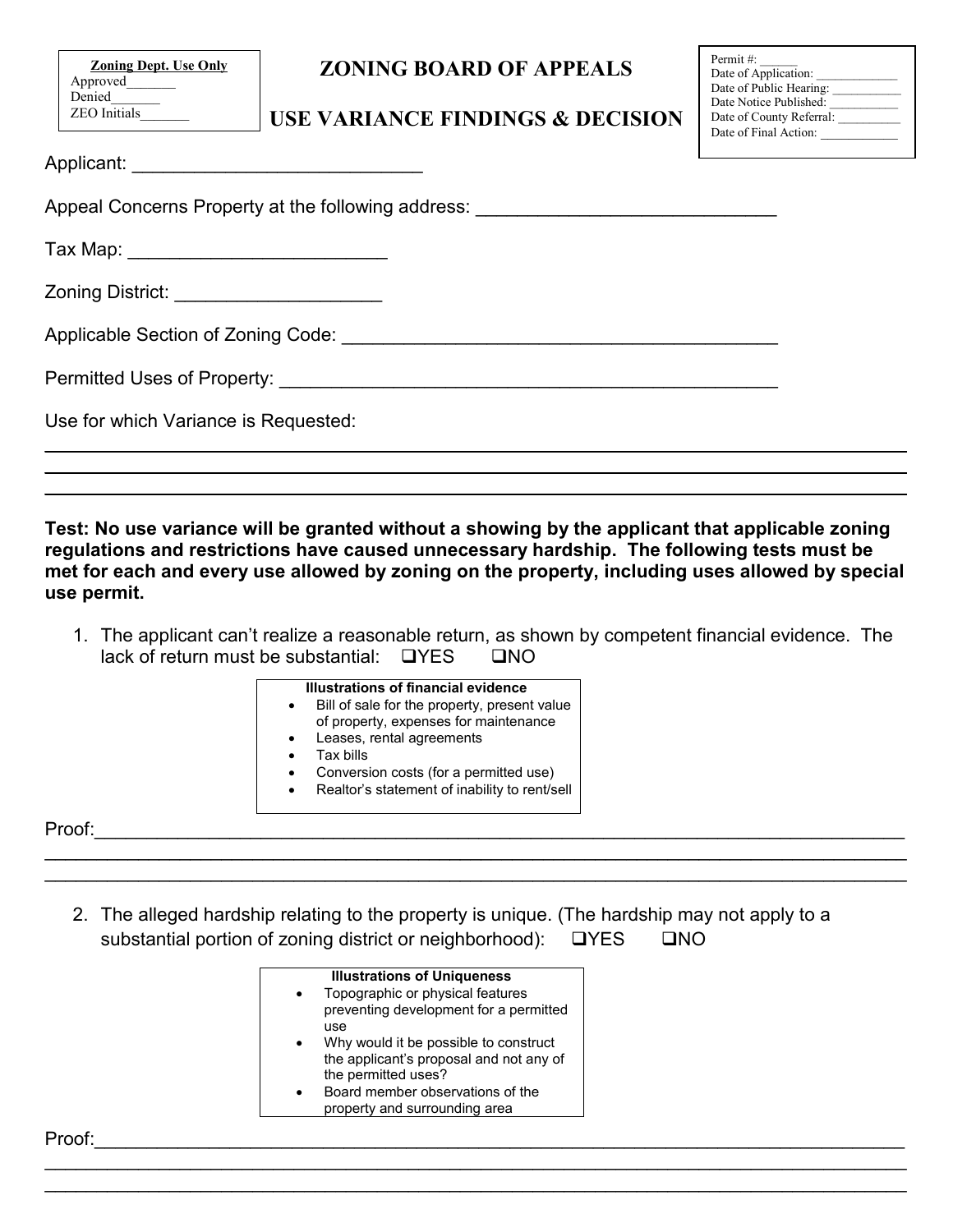3. The requested use variance, if granted, will not alter the essential character of the Neighborhood: UYES UNO

| <b>Illustrations Neighborhood Character</b><br><b>Factors</b>                                                                  |
|--------------------------------------------------------------------------------------------------------------------------------|
| Board members' observations of<br>neighborhood                                                                                 |
| Expected effect of proposal on<br>neighborhood, for example, change in<br>parking patterns, noise levels, lighting,<br>traffic |

\_\_\_\_\_\_\_\_\_\_\_\_\_\_\_\_\_\_\_\_\_\_\_\_\_\_\_\_\_\_\_\_\_\_\_\_\_\_\_\_\_\_\_\_\_\_\_\_\_\_\_\_\_\_\_\_\_\_\_\_\_\_\_\_\_\_\_\_\_\_\_\_\_\_\_\_\_\_\_\_\_\_\_ \_\_\_\_\_\_\_\_\_\_\_\_\_\_\_\_\_\_\_\_\_\_\_\_\_\_\_\_\_\_\_\_\_\_\_\_\_\_\_\_\_\_\_\_\_\_\_\_\_\_\_\_\_\_\_\_\_\_\_\_\_\_\_\_\_\_\_\_\_\_\_\_\_\_\_\_\_\_\_\_\_\_\_

Proof:\_\_\_\_\_\_\_\_\_\_\_\_\_\_\_\_\_\_\_\_\_\_\_\_\_\_\_\_\_\_\_\_\_\_\_\_\_\_\_\_\_\_\_\_\_\_\_\_\_\_\_\_\_\_\_\_\_\_\_\_\_\_\_\_\_\_\_\_\_\_\_\_\_\_\_\_\_\_

4. The alleged hardship has been self-created: :  $\Box$ YES  $\Box$ NO

| <b>Self-Created</b>                                                                                                                                                                   |
|---------------------------------------------------------------------------------------------------------------------------------------------------------------------------------------|
| • What were the permitted uses at the<br>time the property was purchased by<br>the applicant?<br>• Were substantial sums spent on<br>remodeling for a use not permitted by<br>zoning? |
| • Was the property received through<br>inheritance, court order, divorce?                                                                                                             |

Proof:\_\_\_\_\_\_\_\_\_\_\_\_\_\_\_\_\_\_\_\_\_\_\_\_\_\_\_\_\_\_\_\_\_\_\_\_\_\_\_\_\_\_\_\_\_\_\_\_\_\_\_\_\_\_\_\_\_\_\_\_\_\_\_\_\_\_\_\_\_\_\_\_\_\_\_\_\_\_

# **DETERMINATION OF ZBA BASED ON THE ABOVE FACTORS**

\_\_\_\_\_\_\_\_\_\_\_\_\_\_\_\_\_\_\_\_\_\_\_\_\_\_\_\_\_\_\_\_\_\_\_\_\_\_\_\_\_\_\_\_\_\_\_\_\_\_\_\_\_\_\_\_\_\_\_\_\_\_\_\_\_\_\_\_\_\_\_\_\_\_\_\_\_\_\_\_\_\_\_ \_\_\_\_\_\_\_\_\_\_\_\_\_\_\_\_\_\_\_\_\_\_\_\_\_\_\_\_\_\_\_\_\_\_\_\_\_\_\_\_\_\_\_\_\_\_\_\_\_\_\_\_\_\_\_\_\_\_\_\_\_\_\_\_\_\_\_\_\_\_\_\_\_\_\_\_\_\_\_\_\_\_\_

The ZBA, after reviewing the above four proofs, finds:

 $\Box$  That the applicant has failed to prove unnecessary hardship through the application of the four tests required by the state statutes.

 $\Box$  That the applicant has proven unnecessary hardship through the application of the four tests required by the state statutes. In finding such hardship, the ZBA shall grants a variance to allow use of the property in the manner detailed below, which is the minimum variance that should be granted in order to preserve and protect the character of the neighborhood and the health, safety and welfare of the community:

### **Use:**

**CONDITIONS:** The ZBA finds that the following conditions are necessary in order to minimize adverse impacts upon the neighborhood or community, for the following reasons:

\_\_\_\_\_\_\_\_\_\_\_\_\_\_\_\_\_\_\_\_\_\_\_\_\_\_\_\_\_\_\_\_\_\_\_\_\_\_\_\_\_\_\_\_\_\_\_\_\_\_\_\_\_\_\_\_\_\_\_\_\_\_\_\_\_\_\_\_\_\_\_\_\_\_\_\_\_\_\_\_\_\_\_ \_\_\_\_\_\_\_\_\_\_\_\_\_\_\_\_\_\_\_\_\_\_\_\_\_\_\_\_\_\_\_\_\_\_\_\_\_\_\_\_\_\_\_\_\_\_\_\_\_\_\_\_\_\_\_\_\_\_\_\_\_\_\_\_\_\_\_\_\_\_\_\_\_\_\_\_\_\_\_\_\_\_\_

\_\_\_\_\_\_\_\_\_\_\_\_\_\_\_\_\_\_\_\_\_\_\_\_\_\_\_\_\_\_\_\_\_\_\_\_\_\_\_\_\_\_\_\_\_\_\_\_\_\_\_\_\_\_\_\_\_\_\_\_\_\_\_\_\_\_\_\_\_\_\_\_\_\_\_\_\_

\_\_\_\_\_\_\_\_\_\_\_\_\_\_\_\_\_\_\_\_\_\_\_\_\_\_\_\_\_\_\_\_\_\_\_\_\_\_\_\_\_\_\_\_\_\_\_\_\_\_\_\_\_\_\_\_\_\_\_\_\_\_\_\_\_\_\_\_\_\_\_\_\_\_\_\_\_\_\_\_\_\_\_

### **CONDITION NO. 1:**